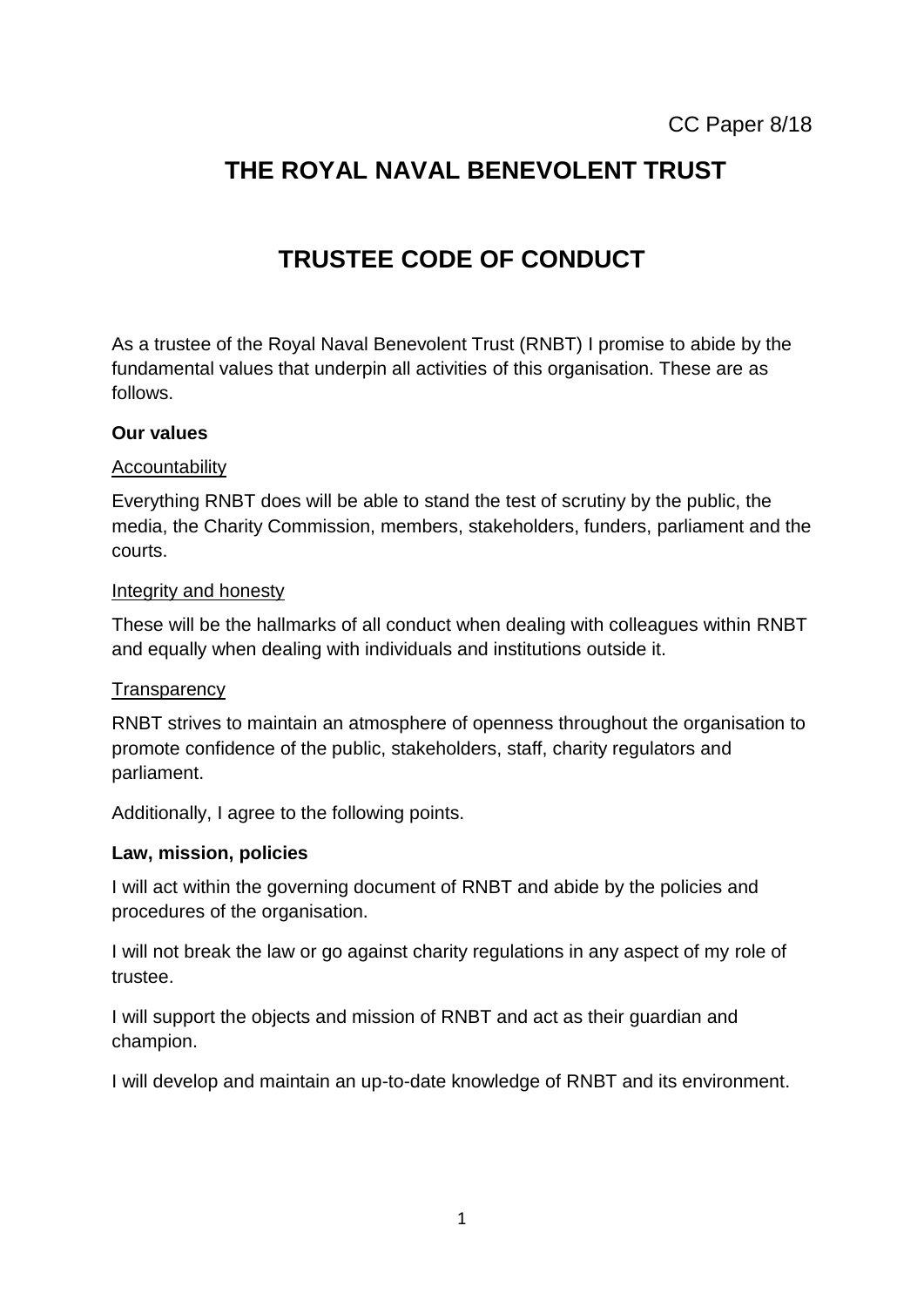## **Conflicts of interest**

I will always strive to act in the best interests of the organisation as a whole and not as a representative of any group, considering what is best for RNBT and its present and future beneficiaries.

I will declare any conflict of interest, or any circumstance that might be viewed by others as a conflict of interest, as soon as it arises.

I will submit to the judgment of the board and do as it requires regarding potential conflicts of interest.

#### **Person to person**

I will not break the law, go against charity regulations or act in disregard of organisational policies in my relationships with fellow trustees, staff, volunteers, members, service recipients, contractors or anyone I come into contact with in my role as trustee.

I will strive to establish respectful, collegial and courteous relationships.

Where I also volunteer with the organisation I will maintain the separation of my role as a trustee and as a volunteer.

## **Protecting the organisation's reputation**

I will not make public comments about the organisation unless authorised to do so.

Any public comments I make about RNBT will be considered and in line with organisational policy, whether I make them as an individual or as a trustee.

When I am speaking as a trustee of this organisation, my comments will reflect current organisational policy even when these do not agree with my personal views.

When speaking as a private citizen I will strive to uphold the reputation of the organisation and those who work in it.

I will respect organisational, board and individual confidentiality.

## **Personal gain**

I will not personally gain materially or financially from my role as trustee, unless specifically authorised to do so, nor will I permit others to do so as a result of my actions or negligence.

I will use organisational resources responsibly. I will document expenses and seek reimbursement according to procedure.

I will not accept gifts or hospitality without the prior consent of the chair.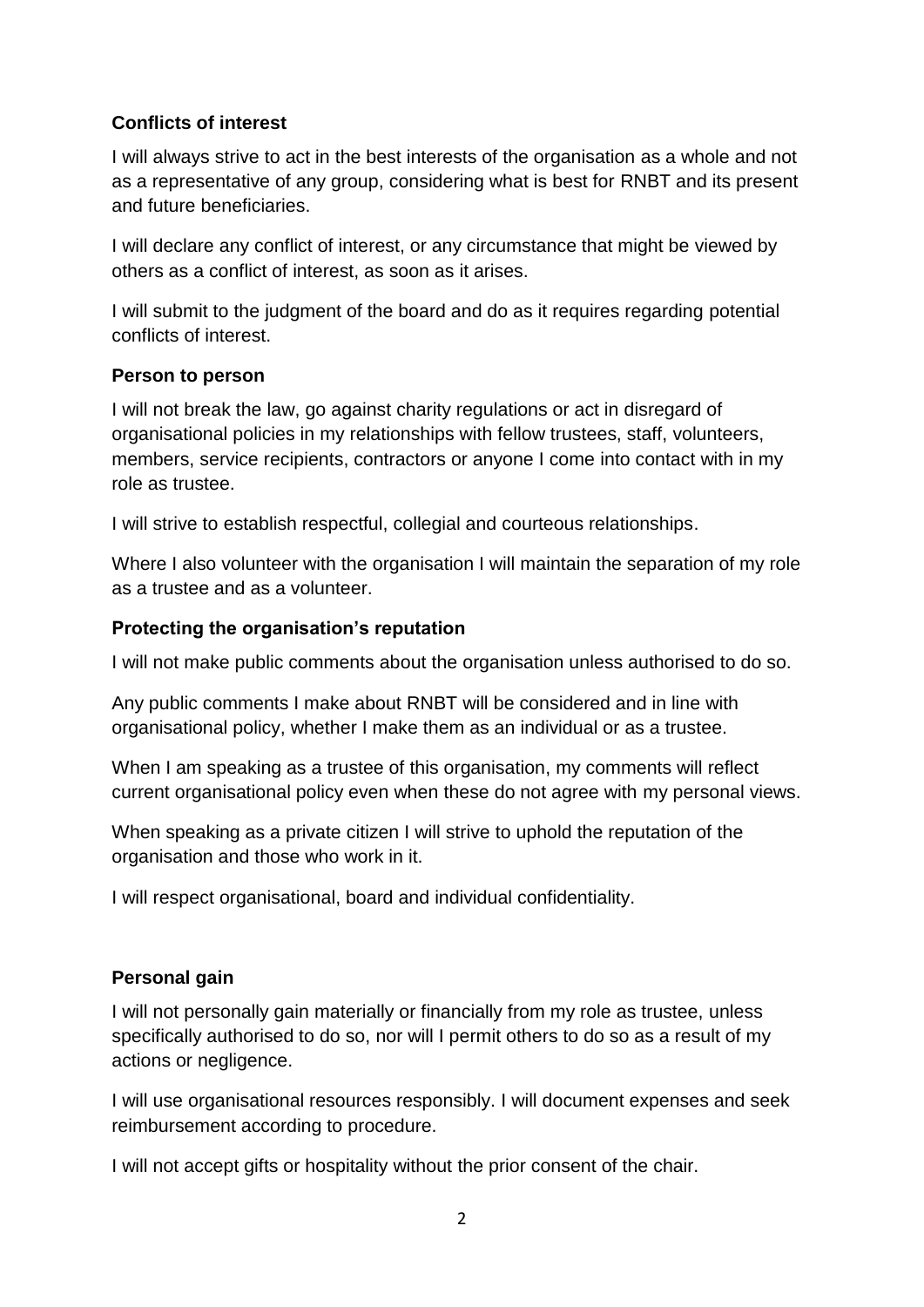#### **In the boardroom**

I will strive to embody the principles of leadership in all my actions and live up to the trust placed in me by RNBT.

I accept my responsibility to ensure that RNBT is well run and will raise issues and questions in an appropriate and sensitive way to ensure that this is the case.

I will abide by board governance procedures and practices.

I will strive to attend all board meetings, giving apologies ahead of time to the chair if unable to attend.

I will study the agenda and other information sent me in good time prior to the meeting and be prepared to debate and vote on agenda items during the meeting.

I will honour the authority of the chair and respect his or her role as meeting leader.

I will engage in debate and voting in meetings according to procedure, maintaining a respectful attitude toward the opinions of others while making my voice heard.

I will accept a majority board vote on an issue as decisive and final.

I will maintain confidentiality about what goes on in the boardroom unless authorised by the chair or board to speak of it.

## **Enhancing governance**

I will participate in induction, training and development activities for trustees.

I will continually seek ways to improve board governance practice.

I will strive to identify good candidates for trusteeship and appoint new trustees on the basis of merit.

I will support the chair in his/her efforts to improve his/her leadership skills.

I will support the chief executive in his/her executive role and, with my fellow board members, seek development opportunities for him/her.

## **Leaving the board**

I understand that substantial breach of any part of this code may result in my removal from the trustee board.

Should procedures be put in motion that may result in my being asked to resign from the board, I will be given the opportunity to be heard. In the event that I am asked to resign from the board, I will accept the majority decision of the board and resign at the earliest opportunity.